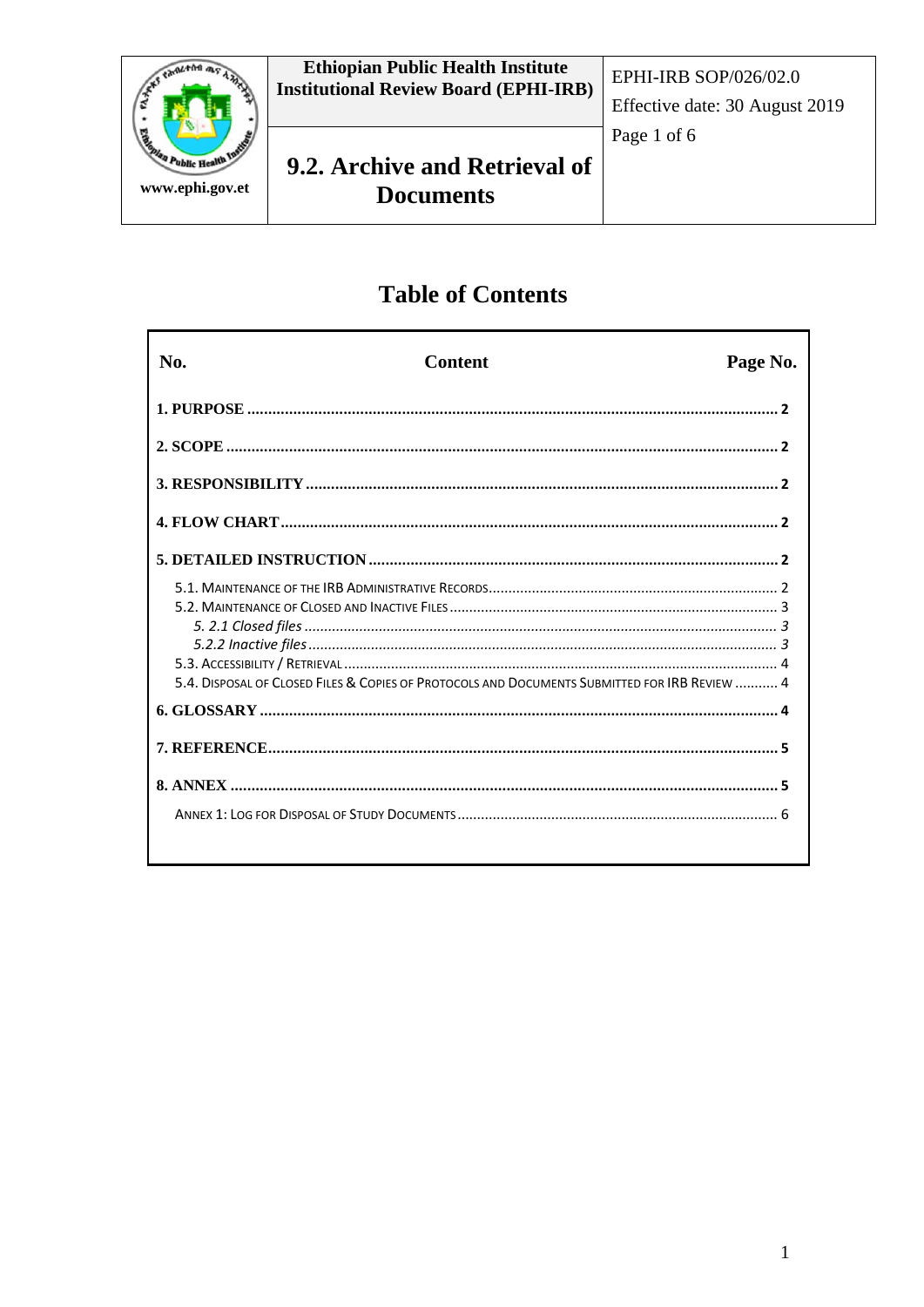

## **1. Purpose**

The purpose of this SOP is to provide instructions for preparation and maintenance of IRB administrative documents, archival of closed and inactive files and retrieval of documents.

## **2. Scope**

This SOP applies to maintenance, archival and retrieval of closed and inactive study files and study related documents and IRB administrative documents by IRB secretariat.

## **3. Responsibility**

It is the responsibility of IRB secretariat to ensure that study files and IRB records are prepared, maintained, circulated and kept securely.

### **4. Flow chart**

| No.                         | <b>Activity</b>                                                                                               | <b>Responsibility</b>  |  |
|-----------------------------|---------------------------------------------------------------------------------------------------------------|------------------------|--|
|                             | Maintenance of IRB Administrative Records                                                                     | <b>IRB</b> secretariat |  |
| $\mathcal{D}_{\mathcal{A}}$ | Maintenance of closed and inactive files                                                                      | <b>IRB</b> secretariat |  |
|                             | Accessibility/Retrieval                                                                                       | <b>IRB</b> secretariat |  |
| 4                           | Disposal of Closed Files and Copies of IRB secretariat<br>Protocols and Documents Submitted for IRB<br>Review |                        |  |

## **5. Detailed Instruction**

### **5.1. Maintenance of the IRB Administrative Records**

The IRB records will include the following:

- IRB members' records
	- Appointment letter with TOR and acceptance letters of each member
	- Signed and dated confidentiality agreements and COI agreements
	- Updated Curriculum vitae (hard copy or soft copy)
	- Training records for each IRB member (GCP, SOP)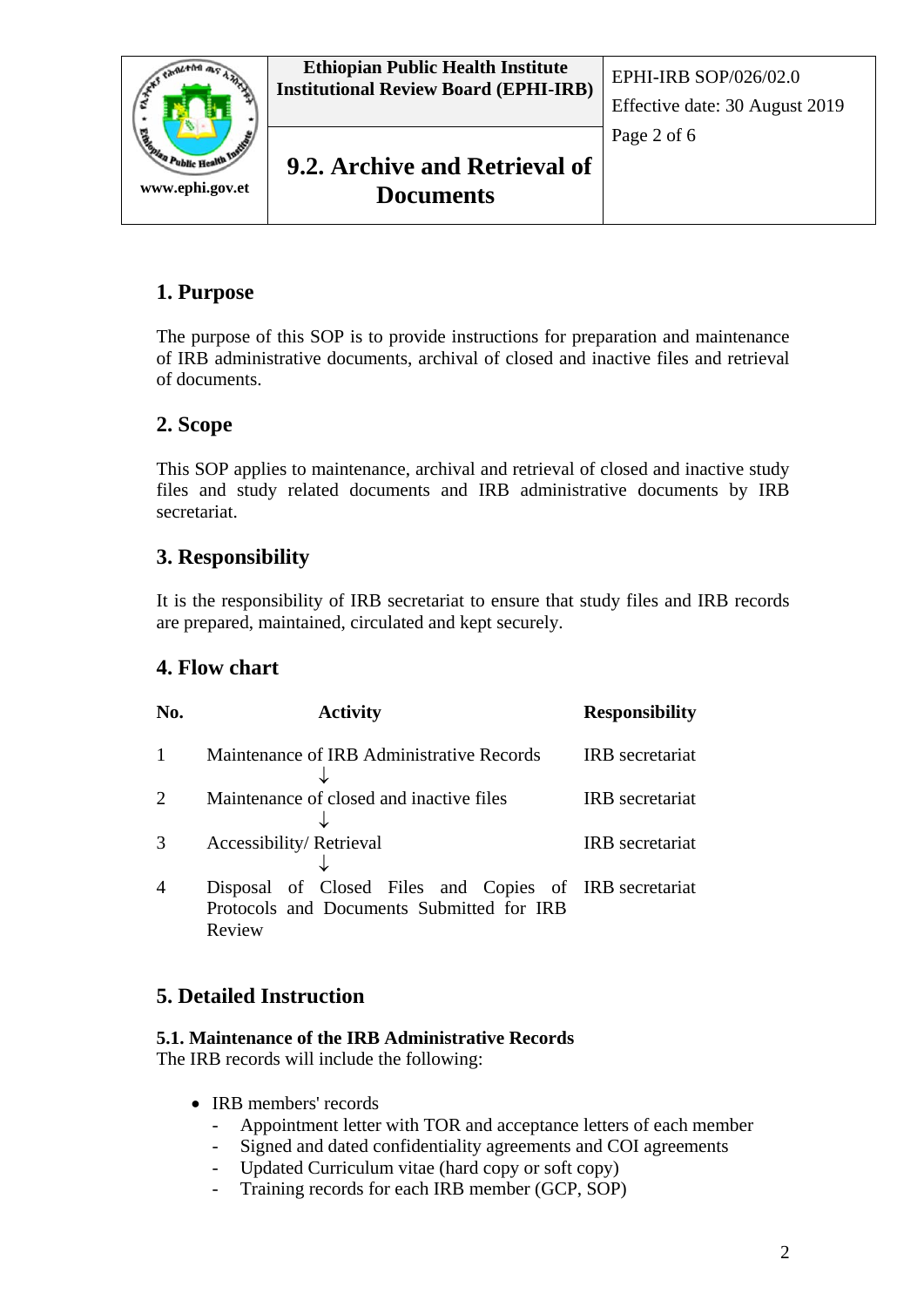**Ethiopian Public Health Institute Institutional Review Board (EPHI-IRB)** EPHI-IRB SOP/026/02.0



## **9.2. Archive and Retrieval of Documents**

- Documentation of resignations / terminations
- IRB membership roster An IRB roster will be maintained which will contain:
	- Names of IRB members
	- Age
	- Gender
	- Evidence of qualifications
	- Role on the IRB
	- Status of affiliation to institution (e.g., unaffiliated or affiliated)
	- Regular/ Alternate member to the IRB
- IRB TOR
- Correspondence on changes of membership in IRB with DG or any other concerned authority
- IRB attendance roster
- Agenda and Minutes of IRB meetings
- Standard operating procedures (SOPs)
- Annual reports of SERO and EPHI-IRB
- Documents related to Workshops & conferences organized by IRB (Continuing education for members & staff)
- SOP training and distribution logs

#### **5.2. Maintenance of Closed and Inactive Files**

- 5. 2.1 Closed files
- All closed study files will be archived for a period of five years from the date of closure of the study: discussion and approval of the final report or premature termination of the project
- Log book for archival of study documents will be maintained. The files can be retrieved as needed

5.2.2 Inactive files

- Sponsors will be communicated by the secretariat to update status of the project, and reflect their opinions or provide recommendations to the IRB
- Final decision on the fate of the inactive study files will be provided by the IRB
- Inactive study files will be archived for a minimum of five years following determination of the IRB
- Log book for archival of study documents will also be maintained and retrieved when required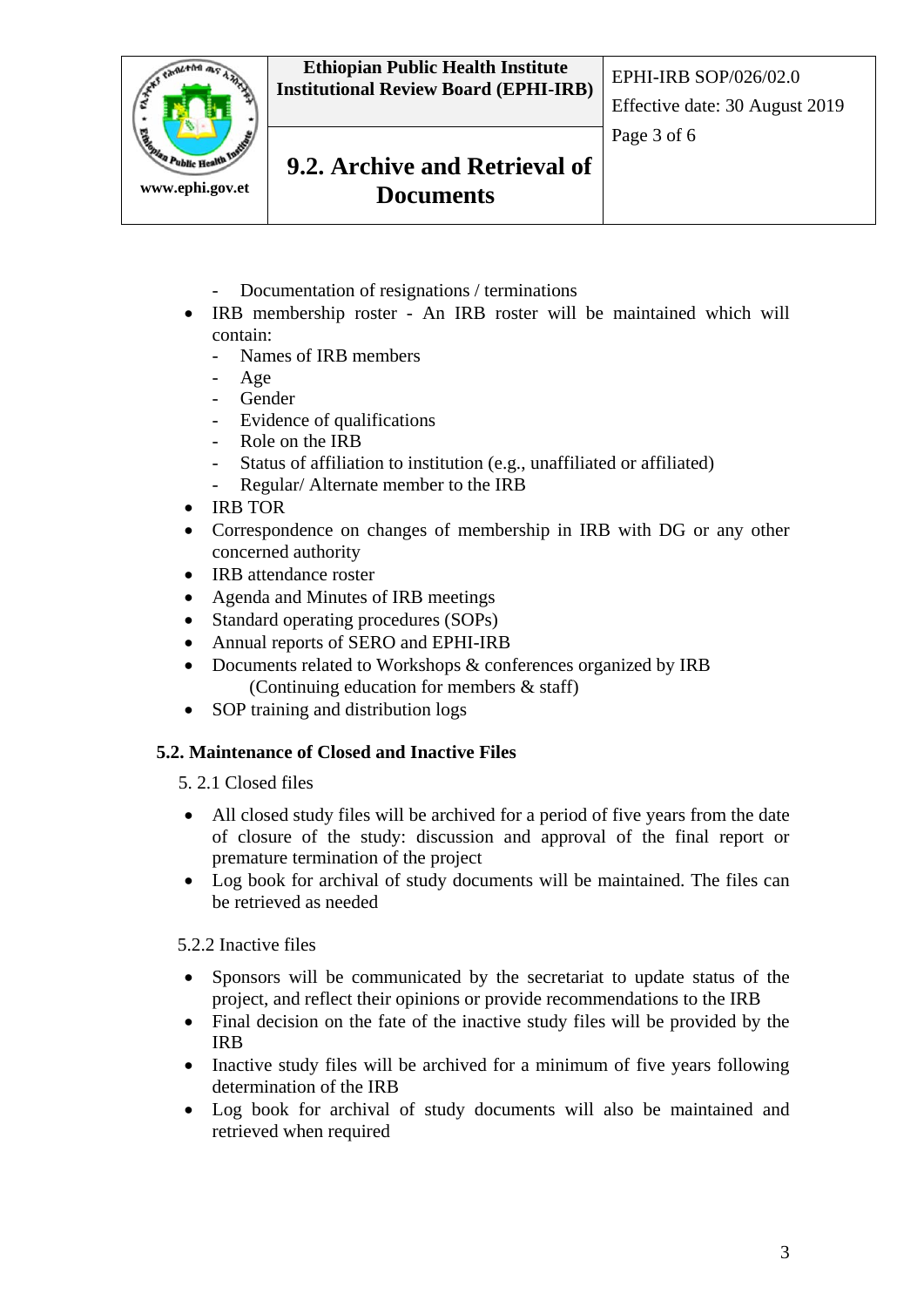



Page 4 of 6

### **5.3. Accessibility / Retrieval**

Study files and administrative records will be made available for audit, making photocopies (if requested by investigator) or any other purpose (e.g., research on SAEs) on request (EPHI-IRB AF 01-022/02.0) if authorized by Secretary/Chairperson.

- Representatives of regulatory authorities may have access at all times.
- A log book of retrieval of documents will be maintained.
- Log of Requests for Copies of IRB's Documents (EPHI-IRB AF 01- 027/02.0), Log of Copies for Original Documents (EPHI-IRB AF 02- 027/02.0) and Form for requesting copies of original document (EPHI-IRB AF 02-027/02.0) will be used to access docu8ments

### **5.4. Disposal of Closed Files & Copies of Protocols and Documents Submitted for IRB Review**

- Extra copies of protocols and other documents submitted for IRB review will be shredded and disposed by secretary after the IRB decides on the protocol without any notification to PI
- At the end of the archival period, closed and inactive files will be shredded and disposed off by secretary
- Formal disposal log will be maintained for closed and inactive files, providing details of documents that will be disposed (EPHI-IRB AF 02- 022/02.0)

### **6. Glossary**

Administrative file Documents related with the IRB function and members record.

- Closed file Supporting and approved documents (protocols, protocol amendments, informed consents, announcements, investigator and site information), records containing communication and correspondence with the investigator, and reports (including but not limited to progress reports, IND Safety Reports, reports of injuries to subjects, scientific evaluations) that correspond to each study approved by the EPHI-IRB for which final report has been reviewed and accepted.
- Inactive file Study protocols declared "Inactive" by EPHI-IRB after six months period of no communication following expire date of approval.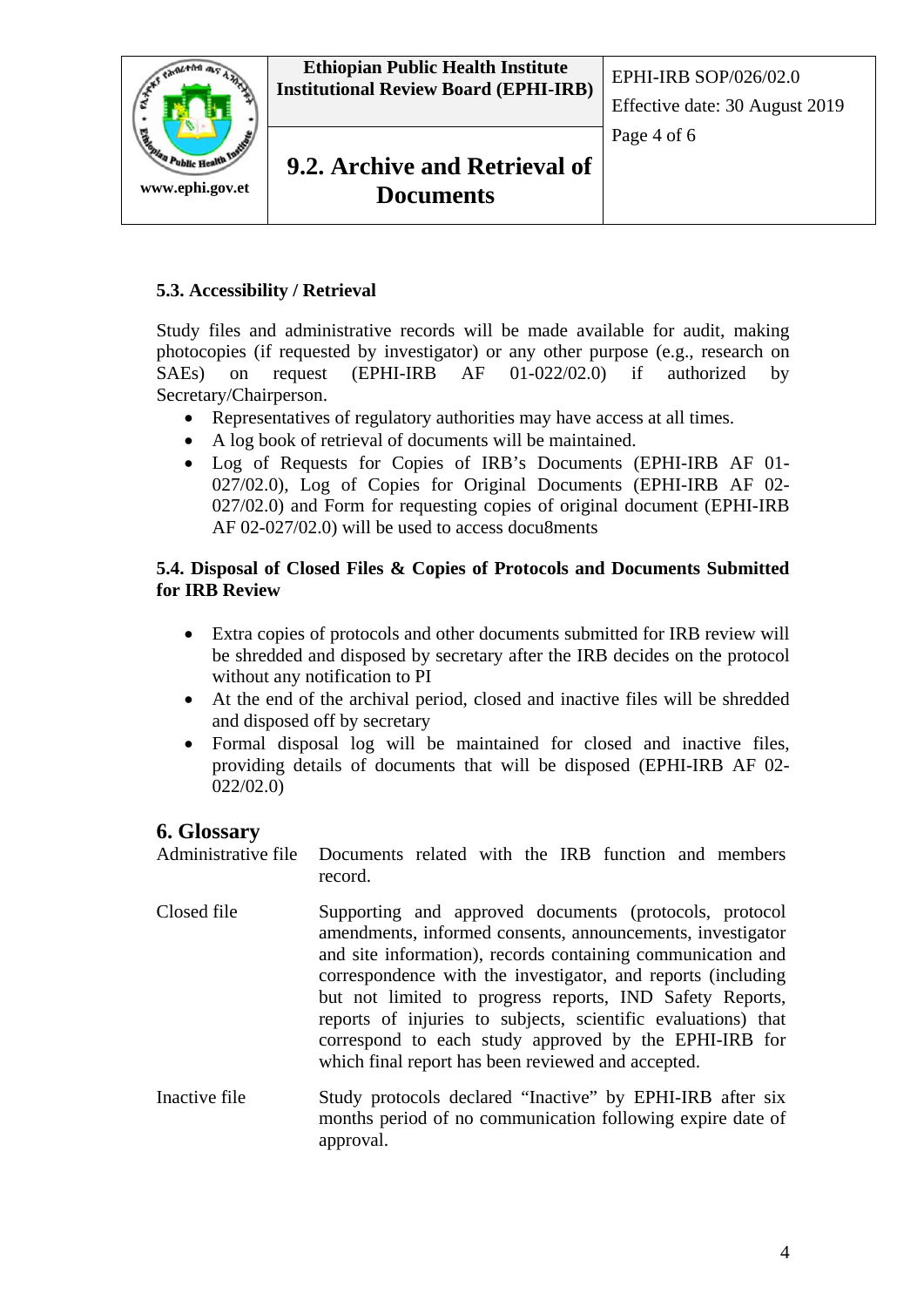

## **7. Reference**

- 1. World Health Organization, Standards and Operational Guidance for Ethics Review of Health-Related Research with Human Participant, 2011.
- **2.** International Council for Harmonization of Technical Requirements for Pharmaceuticals for Human Use Guidance for Good Clinical Practice (ICH GCP) E6(R2), 2016.

### **8. Annex**